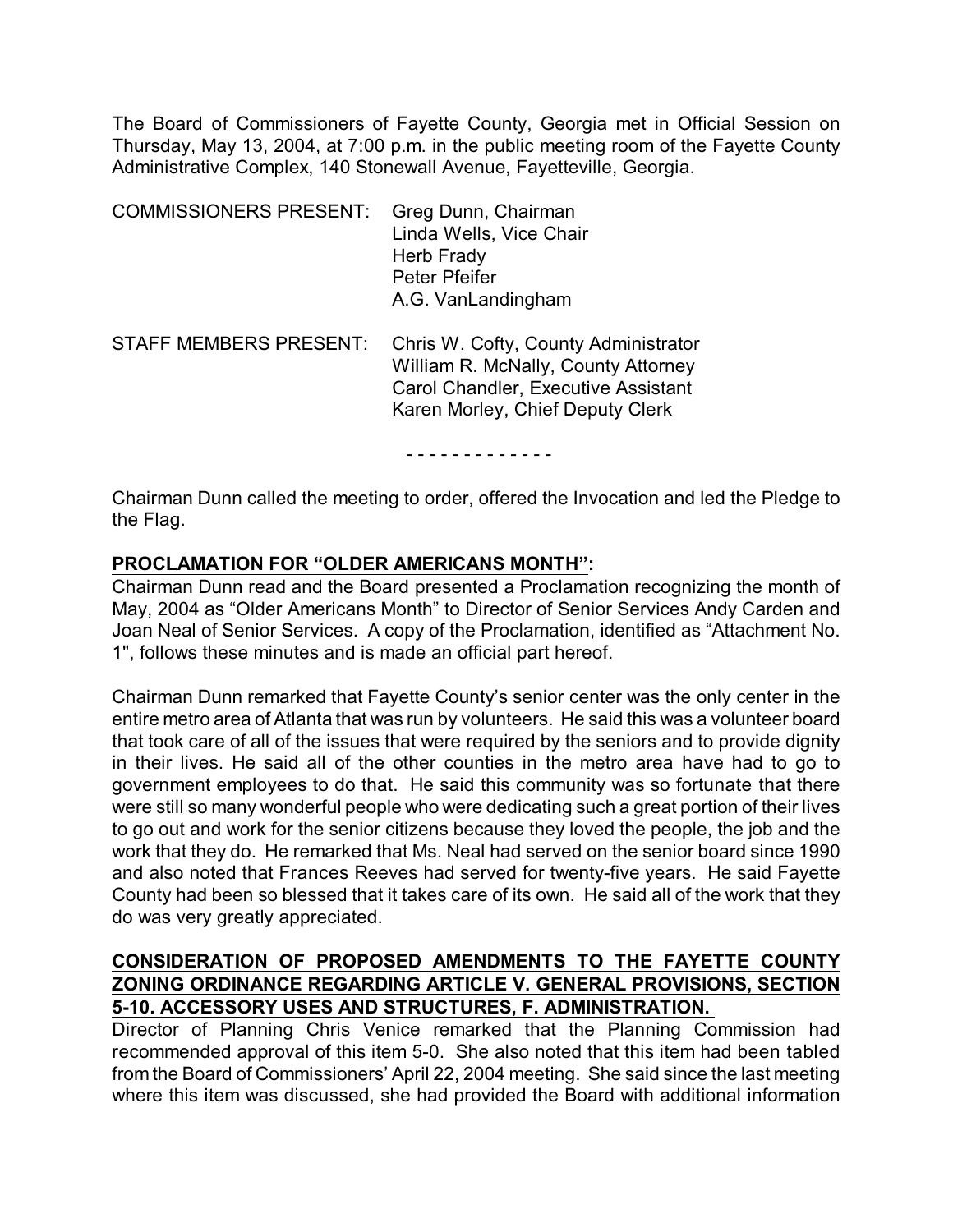particularly on the issue of the storage containers. She said while she still believed that the county needed to administer accessory structures through building permits and size, she felt there needed to be further review of the storage containers themselves and determine if they should be allowed at all or whether they should be allowed on a temporary basis. She said there might need to be a better definition of accessory structures for residential zoning. She asked for the Board's consideration to send this item back to the Planning Commission for another workshop. She said after the Planning Commission's review, she would be able to provide the Board with a more complete package.

On motion made by Commissioner Frady, seconded by Commissioner Pfeifer to table this item to the June 24, 2004 Board of Commissioners' meeting. The motion carried 5-0.

# **CONSIDERATION OF AN ANNEXATION PETITION FROM THE CITY OF FAYETTEVILLE FOR 108 ACRES LOCATED NEAR REDWINE, HAWN AND OLD SENOIA ROADS:**

Director of Zoning Aaron Wheeler remarked that the county had received an annexation request from the City of Fayetteville for 108 acres. He said the area was located along Redwine Road between Old Senoia Road and Hawn Road. He said they were requesting to annex and rezone this property to R-40 for a PUD and conservation subdivision consisting of 94 lots. He said there would be 32 acres of conservation and an eight acre City park. He said after review, staff was recommending that this be denied based on the number of units to a higher density than would be allowed in the county.

Chairman Dunn asked if the Board had any comments or questions on this item.

Commissioner VanLandingham remarked that the Zoning Department had brought out something that he felt was very pertinent to this request. He said the proposed conservation subdivision appeared to be possible without annexation into the City. He said that would be under the county's own conservation subdivision ordinance. He said the subdivision would be able to develop with 94 lots as proposed including open space and apparently comply with all county requirements. He said the conservation element open space of the proposed annexation would be achieved on a per lot basis by increasing lot size allowing for the same type of development without the proposed increase in density. He said the basis of annexation is for a municipality to provide needed services not available in the county. With sufficient on site area for each lot for a septic system the subdivision has not demonstrated the need for sewer service. He said in addition the county would still provide water service and fire protection and emergency medical services to the property if it was annexed. He said the Sheriff's Office had a comment which he read part of. He said the Sheriff's Office would be responsible for answering certain calls within this area and would definitely be impacted by the increase in calls.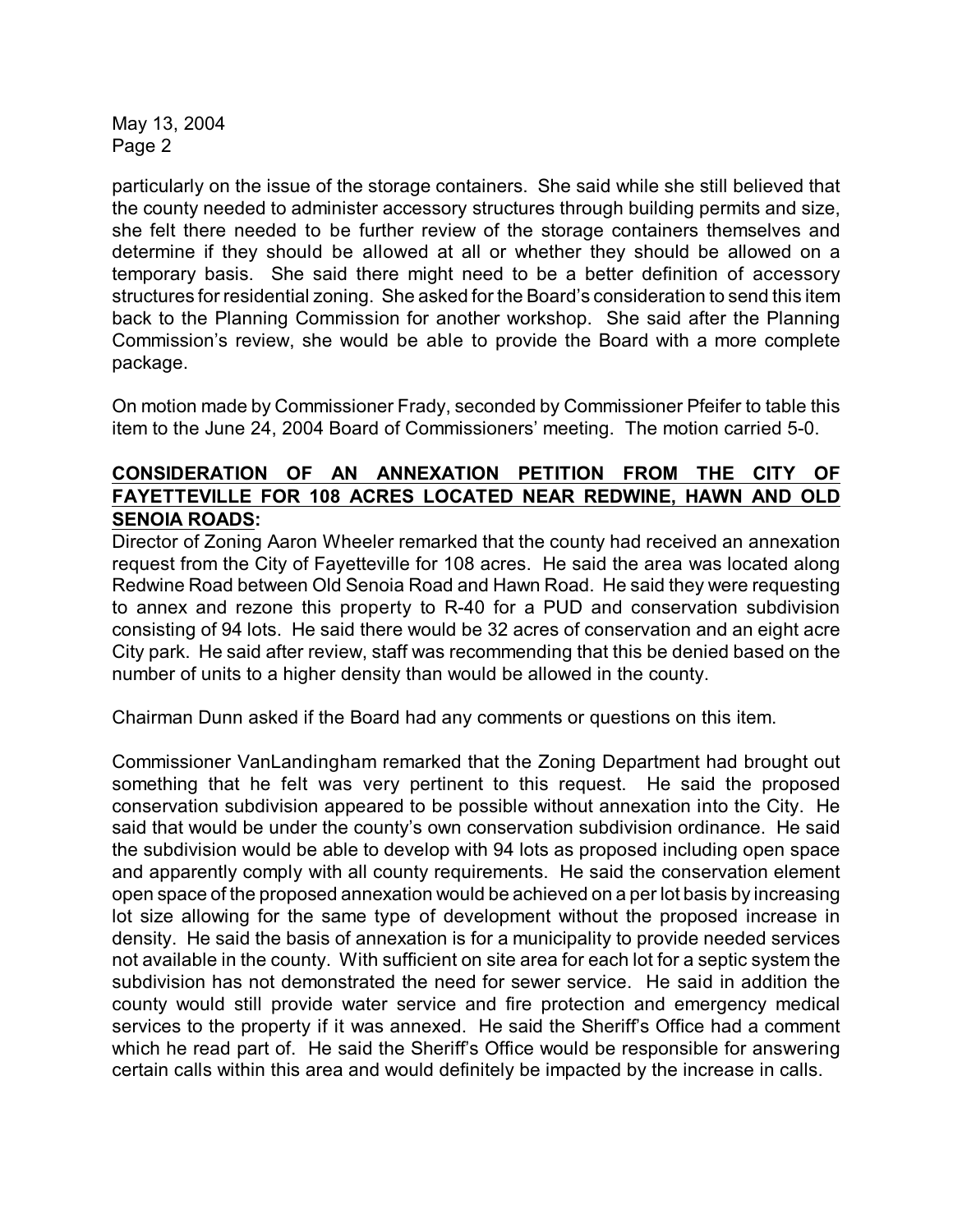Commissioner VanLandingham further remarked that the difference with the county was only in one area and that was sewer. He said everything else could be achieved if this was developed as county rather than annexation into the City. He said he was opposed to this annexation on the basis that there was no gain at all for anyone. He said there would be a definite loss to the county if this was annexed.

On motion made by Commissioner VanLandingham, seconded by Commissioner Pfeifer to oppose the annexation petition from the City of Fayetteville for 108 acres located near Redwine, Hawn and Old Senoia Roads, discussion followed.

Commissioner Pfeifer said he saw no necessity to do this. He said he believed that this would increase the density. He said he was also very interested in the comments that Commissioner VanLandingham had made about the services. He felt that this was the only reason that there should be annexation. He said he would like to reiterate something that he had said before. He said the Board of Commissioners needed to sit down on a county-wide basis with the municipalities and come up with an annexation policy that would address these issues.

Commissioner Wells commented that the only bona fide reasons that the Board could deny this was that there were no objections based on the bona fide land use and that the annexation did not create an island. She said unfortunately that did not appear to be the case here. She said she still had a problem with this annexation because the conservation subdivision that the City was proposing to develop was not yet written, on the books or adopted. She said it was difficult for the Board to understand what was going to be created there if those definitions had not yet been clearly delineated. She said by this Board having no objection and this moving forward, the county had no guarantee that in essence what was going to be built there. She said she had a great deal of concern with something being annexed into the city under a zoning that did not exist. She felt that was premature at best. She said she wanted to add to her general discomfort with this request that in addition to what Commissioner VanLandingham and Commissioner Pfeifer had said, the bottom line was that there had not been a demonstrated need. She said it could be developed in the county as it was proposed and she felt that was important but it also stated that in addition the county would experience an initial loss of revenue in the amount of \$84,629 and a yearly loss of revenue in the amount of \$21,225. She said this really became more clearly defined when the remainder of the request was read. She said it stated that the county would still provide water, fire and emergency medical services to that particular piece of property. She felt this would put an unfair burden on all of the county citizens. She said there was also no demonstrated need and there was currently no defined conservation subdivision that the City of Fayetteville had adopted.

Chairman Dunn said this was a tough one for the Board. He said the only way that the Board could object to this was through a bona fide land use objection. He said this meant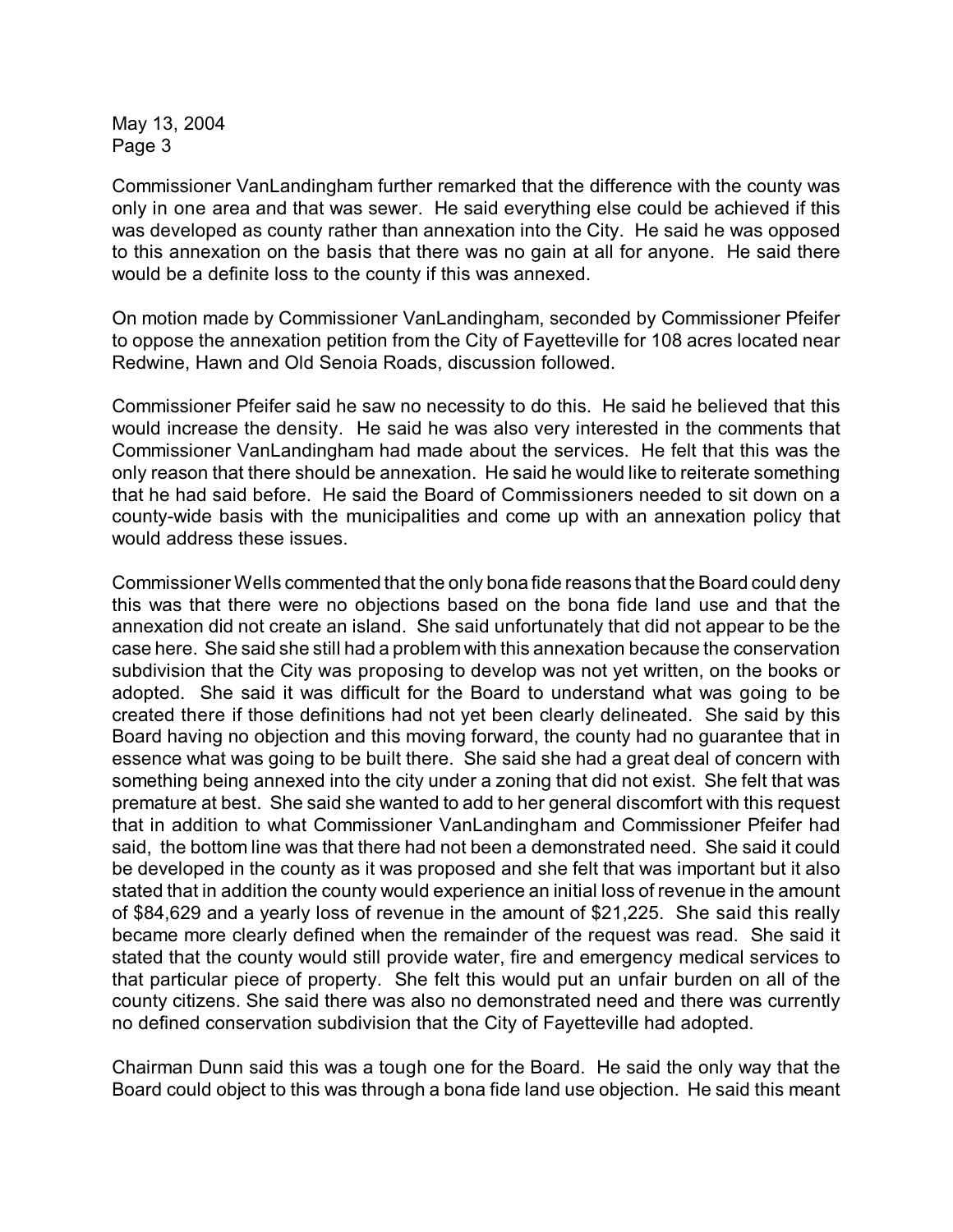that there would have to be a higher density or a higher intensity on the use of the land than the county's plan called for in the unincorporated county. He said the fact was that this could not go forward without a land use objection. He said according to the city and the developer, they were going to develop this as an R-40 PUD conservation subdivision. He said that did not exist in the laws of the City at this point. He said the county would have no idea what this might be when they finally decided to determine what it was. He said the bottom line was that the Board did not know what this would turn out to be. He said he would also have to object based on the fact that the Board did not know what the land use or the density was going to be. He said he could not support this either.

Commissioner Wells remarked that as a result of that there could be a bona fide land use density problem but this would not be known yet.

Chairman Dunn said he would like to point that out that there was a process where the Board could sit down with the City and the developer to discuss this. He said the county had a conservation subdivision in its ordinances which was acceptable to everyone on this Board. He said the Board did not know at this time what this particular conservation subdivision would say because there was nothing in place.

Commissioner Pfeifer said the Board could characterize that as a bona fide land use objection because the annexation rezoning would be R-40. He said this would result in twice the density because the other zoning category did not exist now.

Chairman Dunn according to the county's land use plan, one to two acre lots could go in at that location. He said at this point in time because the Board did not know what this could end up as, the Board would have to object.

The motion carried 5-0.

Chairman Dunn remarked that the Board would formally notify the City of Fayetteville that it objected to this annexation.

**CONSENT AGENDA:** On motion made by Commissioner Wells, seconded by Commissioner Pfeifer to approve the consent agenda as presented. The motion carried 5-0.

**MATRX MEDICAL - AWARDED BID:** Approval of recommendation from Director of Purchasing Tim Jones to award bid to Matrx Medical in the amount of \$25,515.09 for medical supplies for Fayette County. A copy of the memorandum, identified as "Attachment No. 2", follows these minutes and is made an official part hereof.

**LAKE HORTON - REQUEST FOR PROPOSAL FOR CREEL SURVEY:** Approval of recommendation from Director of Water System Tony Parrott to issue a Request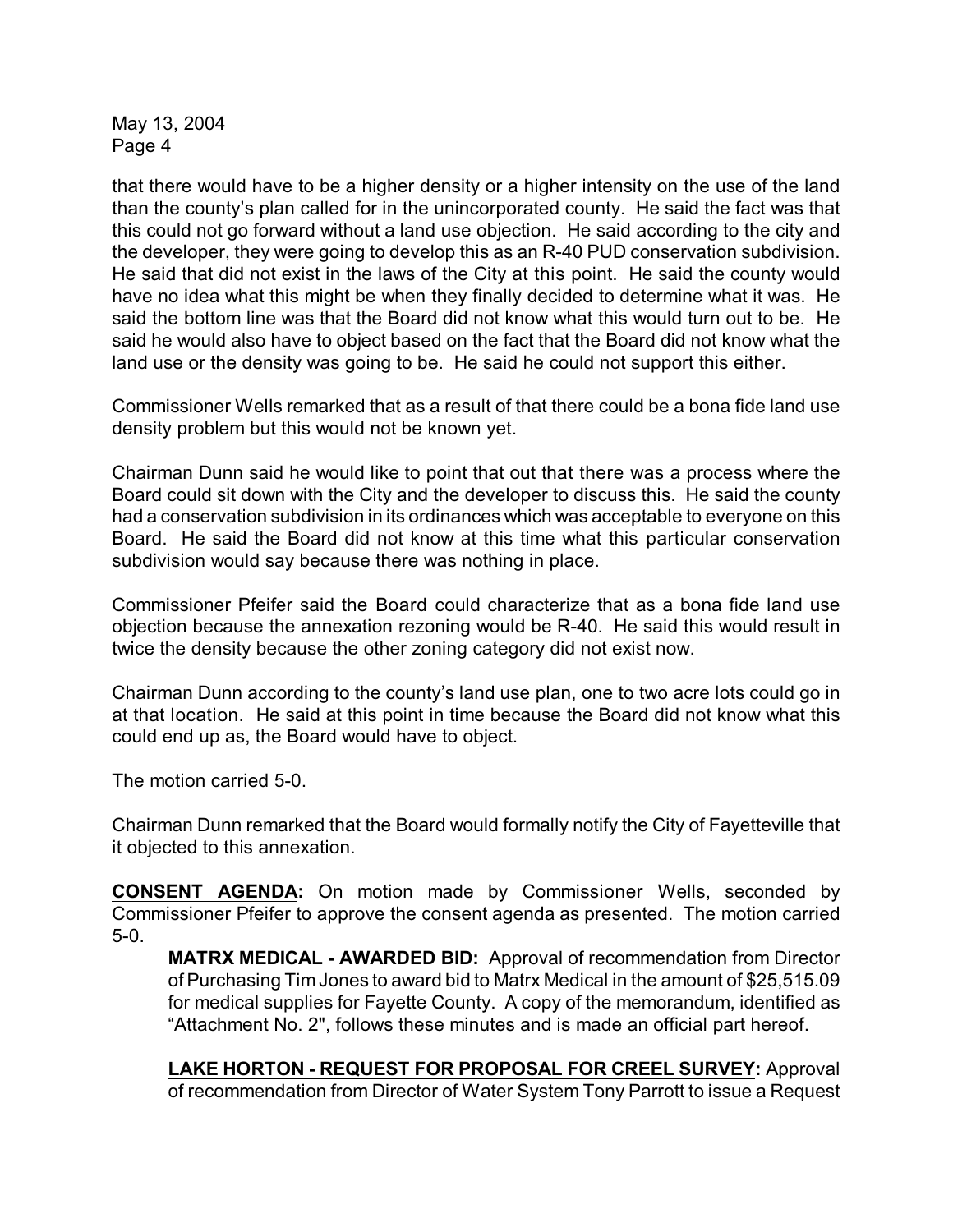> for Proposal under the Reservoir Management Plan to perform a creel survey at Lake Horton to identify the types and quantities of fish to determine if there is any need to regulate size and limits. A copy of the memorandum, identified as "Attachment No. 3", follows these minutes and is made an official part hereof. **MALLETT CONSULTING - ENGINEERING SERVICES FOR PHASE I OF KENWOOD PARK:** Approval of recommendation from Director of Engineering Ron Salmons to approve the engineering services proposal submitted by Mallett Consulting, Inc. for the design of Phase I of Kenwood Park in the amount of \$67,360. A copy of the recommendation, identified as "Attachment No. 4", follows these minutes and is made an official part hereof.

> **D.O.T. CONTRACT LAR04-S006-00(332):** Approval to enter into D.O.T. Contract LAR04-S006-00(332) for resurfacing 10.020 miles of plant mix resurfacing on various county roads. A copy of the contract, identified as "Attachment No. 5", follows these minutes and is made an official part hereof.

> **D.O.T. CONTRACT LAR04-S006-00(334):** Approval to enter into D.O.T. Contract LAR04-S006-00(334) for resurfacing 0.680 miles of plant mix resurfacing on various county roads. A copy of the contract, identified as "Attachment No. 6", follows these minutes and is made an official part hereof.

> **CORONER'S BUDGET - TRANSFER OF FUNDS:** Approval of recommendation from the Director of Business Services Mark Pullium to transfer funds in the amount of \$2,778 from the continency fund to the County Coroner's budget. A copy of the request, identified as "Attachment No. 7", follows these minutes and is made an official part hereof.

> **MINUTES:** Approval of minutes for Board of Commissioners' meeting held on April 22, 2004.

#### **PUBLIC COMMENT:**

Members of the public are allowed up to five minutes each to address the Board on issues of concern other than those items which are on this evening's agenda.

**John Talley:** Mr. Talley said he appreciated the Board's decision on the annexation request.

Chairman Dunn interjected that this itemwas discussed on tonight's agenda and Mr. Talley could not comment on that item.

# **STAFF REPORTS:**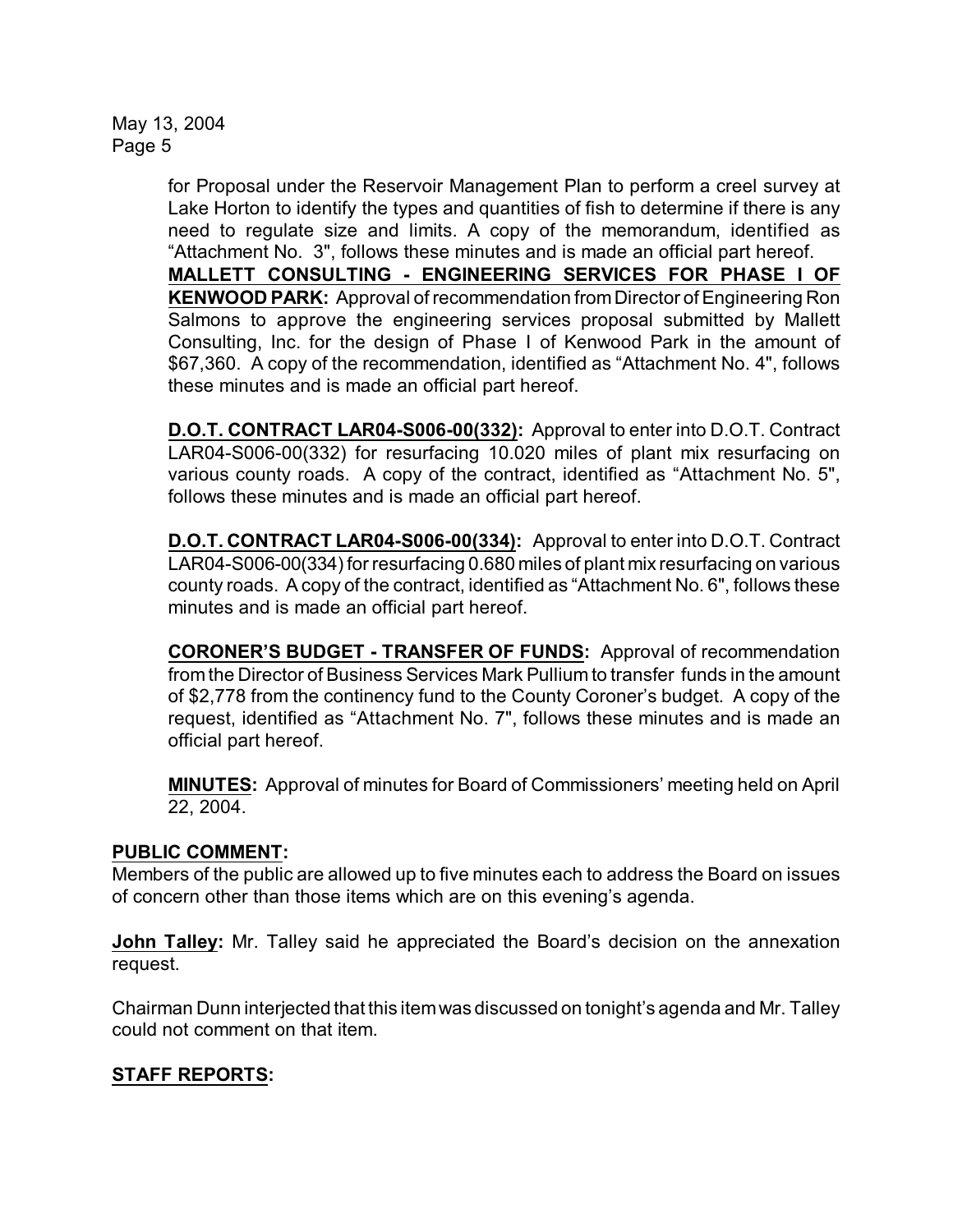**FISCAL YEAR 2005 BUDGET PRESENTED:** Director of Business Services Mark Pullium presented the proposed recommended fiscal year 2005 proposed budget to the Board for their review. He said staff had worked diligently with all of the departments through the county to develop the fiscal year 2005 proposed budget. He stated that as staff was directed at the Board of Commissioners' retreat one of the things that came across pretty clear was that the Commission wanted staff to structure this budget so that a tax increase could be avoided. He said the recommended budget that the Board was being presented tonight did accomplish that objective. He said the recommended general fund budget was \$46.2 million which represented an increase of \$1.5 million over the fiscal year 2004 budget. He said when staff received budget requests from departments they totaled \$51 million. He said as the Board could see, staff was recommending a reduction of the requested funding by \$4.8 million. He said if approved the recommended budget would include an increase to the public safety budgets. He said furthermore, the Sheriff's budget would increase by \$865,898 which continues the commitment to provide essential funding to protect citizens. He said this represented a 6.9% increase in the funding. He said the level that was being recommended was \$13.4 million.

Mr. Pullium further remarked that in addition the budget included public works projects for the Road Department and the transportation program totaling \$5.1 million. He said this included L.A.R.P. resurfacing, maintaining roads and also some construction projects to build a few new roads, traffic realignments and so forth. He said staff had identified some funds that were necessary as part of the county's formally adopted recreation needs assessment study. He said some funding had also been included in the budget to fund that on a prioritized basis. He said in addition the budget continued the capital improvement program and included \$3.7 million in recommended projects to begin in fiscal year 2005. He noted that the tax rates in 2001 for the general fund had gone from 6.56 mills down to 5.56 mills which was what he believed this budget would come in at. He said this was certainly a projection but the numbers were continuing to slide down and this was based on the leadership of the Board and Chris Cofty's leadership as County Administrator in maintaining a very tight budget. He said the necessary services were funded and he felt these services had actually been approved throughout the county in a lot of ways. He said the citizens were not being taxed more and more and but a high level of services were being delivered. He remarked that this said a lot about this Board of Commissioners' leadership.

Commissioner Frady asked Mr. Pullium for the natural growth percentage rate that was being used in this forecast.

Mr. Pullium replied that staff was using approximately 3% of the total growth. He said they had expected 8% or 9% growth in the digest but when the actual growth was looked at staff had used a planning figure of 3%. He said this was only an estimate and a projection and was yet to be determined.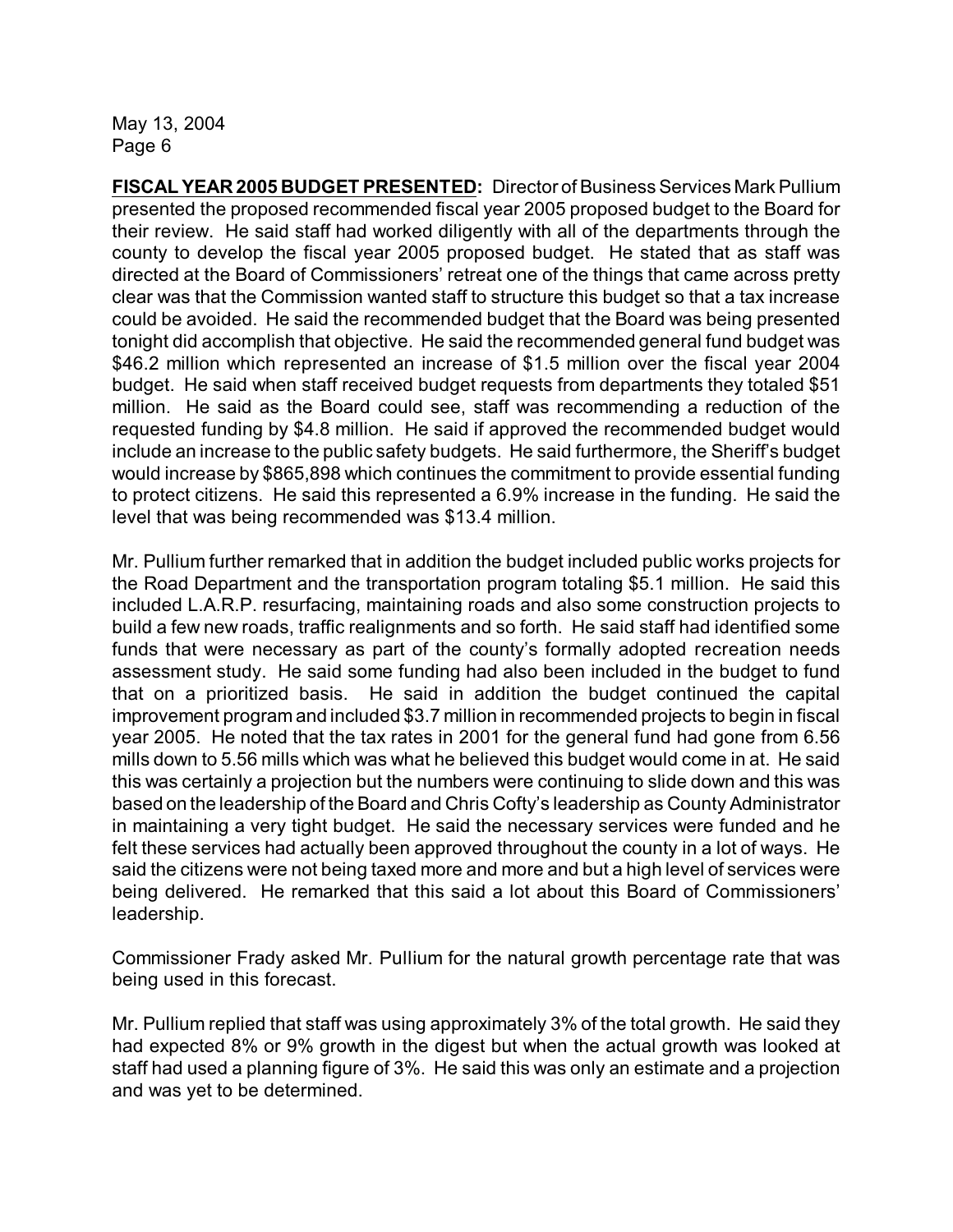Commissioner Frady asked when the digest would be received.

Mr. Pullium said it was his understanding from the Assessor's Office and the Tax Commissioner that the digest should be received by August  $1<sup>st</sup>$  this year.

Chairman Dunn asked Mr. Pullium for the overall percentage increase in the recommended budget.

Mr. Pullium responded that the overall budget in the general fund would increase from \$44 million to \$46 million. He said this equated to approximately 3.5% to 4%.

Chairman Dunn pointed out that the public safety in the Sheriff's Department was 6.9% and this was substantially more than the rest of the county's budget. He said this was consistent with the emphasis on public safety. He said by being able to reduce the millage rate nothing was being shorted that was critical. He said reassessments had recently been mailed out and as every year the reassessments on property go up in Fayette County. He said if the budget was approved at this level, it would be the fourth year in a row that the millage rate had been rolled back so that citizens were not getting taxed more for their reassessed values from the county.

Chairman Dunn remarked that staff had been working on this budget for the last several months. He said it was agonizing work because this Board required that they justify every penny. He said this was a zero based budget and everything must be justified every year. He said there would probably be some minor adjustments in the budget along the way. He remarked that there was another month and a half of excruciating pain while staff sits down with the Board and goes through all of the figures. He commended staff for doing such a great job and also thanks to Mr. Cofty for a great job. He said this budget process was spectacular.

Commissioner Frady said he was glad that this budget was staying within the natural growth and the county did not have to depend on reassessments. He said he did not like reassessments but unfortunately they were there.

Mr. Pullium said staff appreciated the Board's support. He said he did have the budget books available for the Board and he would be delivering these to them.

**EXECUTIVE SESSION:** Attorney McNally requested an executive session to discuss five legal items with the Board.

**EXECUTIVE SESSION:** On motion made by Commissioner Wells, seconded by Commissioner Pfeifer to adjourn to executive session to discuss five legal items. The motion carried 5-0.